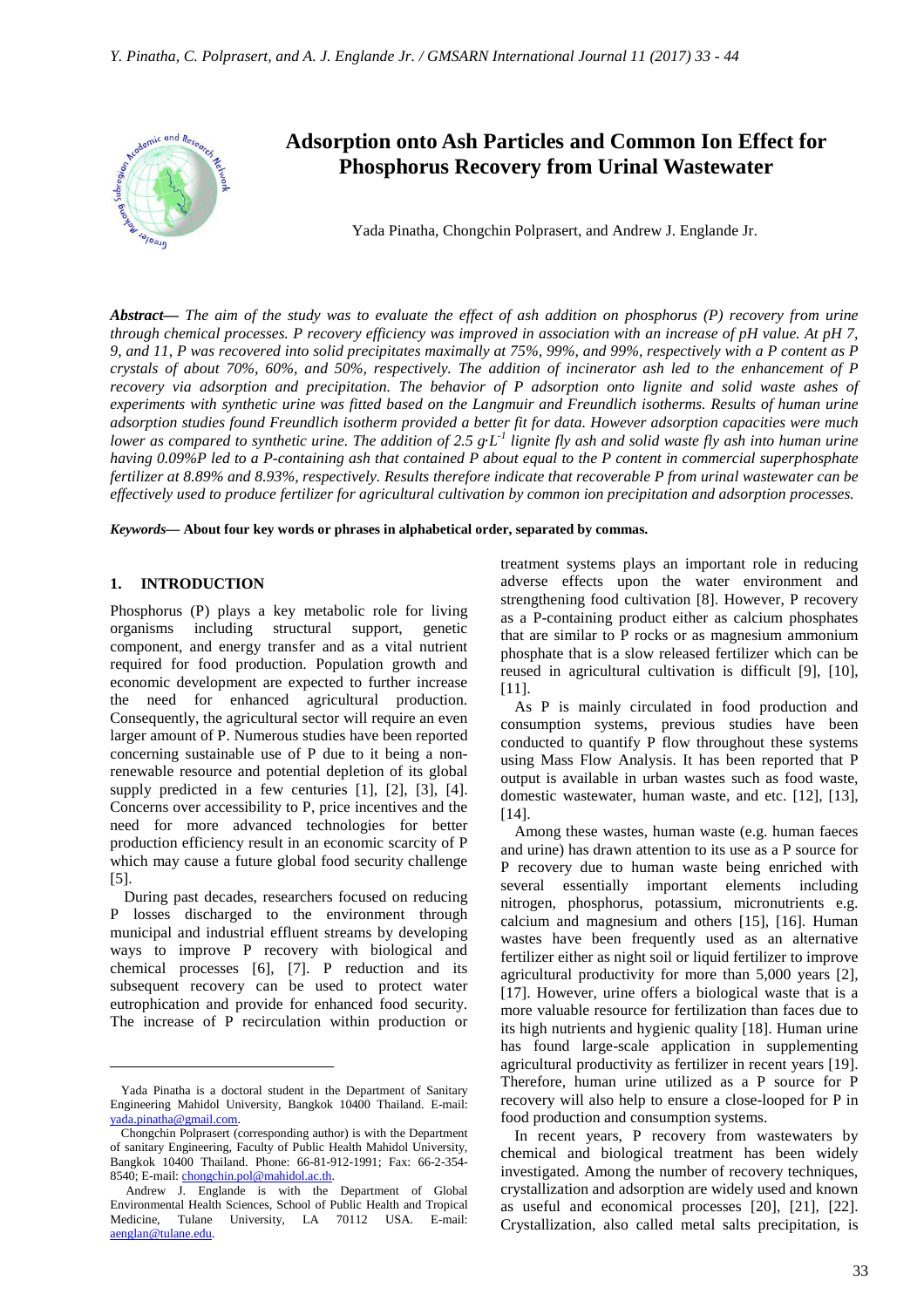the process used to form insoluble solid crystals. The formation of P crystals e.g. struvite and calcium phosphate is dependent on several factors including the presence of excess supersaturation of relative ions (P, Mg, N, and/or Ca), pH value of solution, turbulence and temperature [2], [23]. The advantage of this process is that it obtains high purity P crystals and nutrients in the crystal which release at a slower rate compared to other fertilizers.

Surface adsorption is one type of coprecipitation that is likely to cause significant contaminant removal by precipitates with large specific surface areas [24]. Various researchers have focused on sorption properties of coal fly ash and municipal solid waste incineration fly ash [25], [26], [27]. Generally organic wastes that could be converted into adsorbents and applied to the pollutant adsorption process have been investigated [28]. These fly ashes have also been given great attention as potential P adsorption materials since they are enriched with oxides of calcium, magnesium, aluminum and iron that can strongly adsorb or form precipitates with phosphate. A large quantity of ash produced in Thailand is generated from public utilities activities, including those from coalfired power plants and solid waste incineration. Around 14.6  $\mathbf{\hat{M}}$  ton  $\mathbf{y}^{-1}$  of ash have been generated through both processes in Thailand. These are currently transported for final disposal in landfills [29], [30].

From the aforementioned studies, this research was

conducted so as to evaluate the benefit of ash addition for P recovery from human wastes since ash contains several elements (calcium, magnesium, phosphorus, and nitrogen) that may react to form phosphate precipitates. The objectives of this study, therefore, are: (1) to evaluate the effect of selected ash addition for P recovery from urinal wastewater; and, (2) to identify and determine the magnitude of P-solids forming mechanisms occurring in the reaction complexes. It is anticipated that results obtained from this study may help improve P recovery from human urine so as to produce P fertilizer for agricultural cultivation. Moreover, this would not only reduce P import to the country but also recycle inert material destined to landfills for useful reuse.

## **2. MATERIAL AND METHODS**

## *Human Urine*

Human urine was collected from the public toilet of the Faculty of Public health, Mahidol University. The urine samples were kept in air-tight containers and stored at 4<sup>o</sup>C in the refrigerator. Urine used in all experiments was undiluted and received no pretreatment before testing. Characteristics of the collected urine are presented in Table 1.

#### **Table 1. Characteristics of raw materials**

| Materials                    | Unit of<br>parameter | N     | P              |                   | Ca             | Mg                | <b>TDS</b>               |
|------------------------------|----------------------|-------|----------------|-------------------|----------------|-------------------|--------------------------|
| Human urine $0.09\%$ P       | mg/L                 | 5,301 | 917            |                   | 75.5           | 21.8              | 28,903                   |
| Synthetic urine 0.04% P      | mg/L                 | 180.8 | 400            |                   | 789            | 313.9             | 6,186                    |
| Synthetic urine $0.12\%$ P   | mg/L                 | 542.4 | 1.200          |                   | 2,368          | 941.6             | 18,557                   |
| Lignite fly ash (LFA)        | $\%$                 | 0.06  | n.d.           | 0.01 <sup>b</sup> | $22.3^{\circ}$ | $0.28^d$          | $\overline{\phantom{a}}$ |
| Lignite bottom ash (LBA)     | $\%$                 | 0.06  | n.d.           | $0.79^{b}$        | $1.35^{\circ}$ | $1.02^d$          |                          |
| Solid waste fly ash (SFA)    | $\%$                 | 0.10  | $1.22^{\rm a}$ | $4.63^{b}$        | $41.8^\circ$   | $1.42^d$          |                          |
| Solid waste bottom ash (SBA) | %                    | 0.09  | $2.47^{\rm a}$ | $2.54^{b}$        | $20.9^\circ$   | 1.09 <sup>d</sup> |                          |

**Remark:** a = percentage of P<sub>2</sub>O<sub>5</sub> b = percentage of K<sub>2</sub>O c = percentage of CaO d = percentage of MgO n.d. = not detectable  $(-)$  = no data

## *Synthetic Urine*

Struvite (MgNH<sub>4</sub>PO<sub>4</sub>⋅6H<sub>2</sub>O) and calcium phosphate  $(Ca_3(PO_4)_2)$  are popular forms of phosphate crystal [9], [10], [11]. However, several ions such as carbonate ion  $(CO_3^2)$ , aluminum ion  $(A1^3)$ , and heavy metals such as copper ion  $(Cu^{2+})$  and zinc ion  $(Zn^{2+})$  may interfere in struvite and calcium phosphate crystallization [31], [32], [33]. Hence, the components of these ions were removed from the synthetic urine recipe. In this study, synthetic urine was prepared by dissolving MgCl<sub>2</sub>⋅6H<sub>2</sub>O, NH<sub>4</sub>Cl, CaCl<sub>2</sub>, and  $KH<sub>2</sub>PO<sub>4</sub>$  into deionized water (DI water) to minimize interference from other ions. The compositions of 0.04% P and 0.12% P synthetic urine are presented in Table 1.

As shown in Table 1, three concentrations of urine solution were used as a P source in this study. Both concentrations of synthetic urine (0.04% P and 0.12% P) were prepared by chemical reagents with the same molar

ratio of Mg:Ca:N:P at 1:1.5:1:1 which enhance P crystal formation. Human urine has a molar ratio of Mg:Ca:N:P about equal to 1:2.1:422:33 and therefore contains very low concentrations of Ca and Mg when compared with synthetic urine.

#### *Adsorbents*

Adsorbents in the experiment were collected from two sources: the Mae Moh power plant and Phuket Municipality solid waste incinerator. Ashes from both sources were segregated into fly and bottom ashes. Therefore, four types of ash were used in this study. These were lignite fly ash (LFA), lignite bottom ash (LBA), solid waste fly ash (SFA), and solid waste bottom ash (SBA). The collected adsorbents were oven heated at  $103^{\circ}$ C for 6 h in order to reach a constant weight and then bottom ashes were crushed to a fine powder. The characteristics of the adsorbents used in this study are presented in Table 1.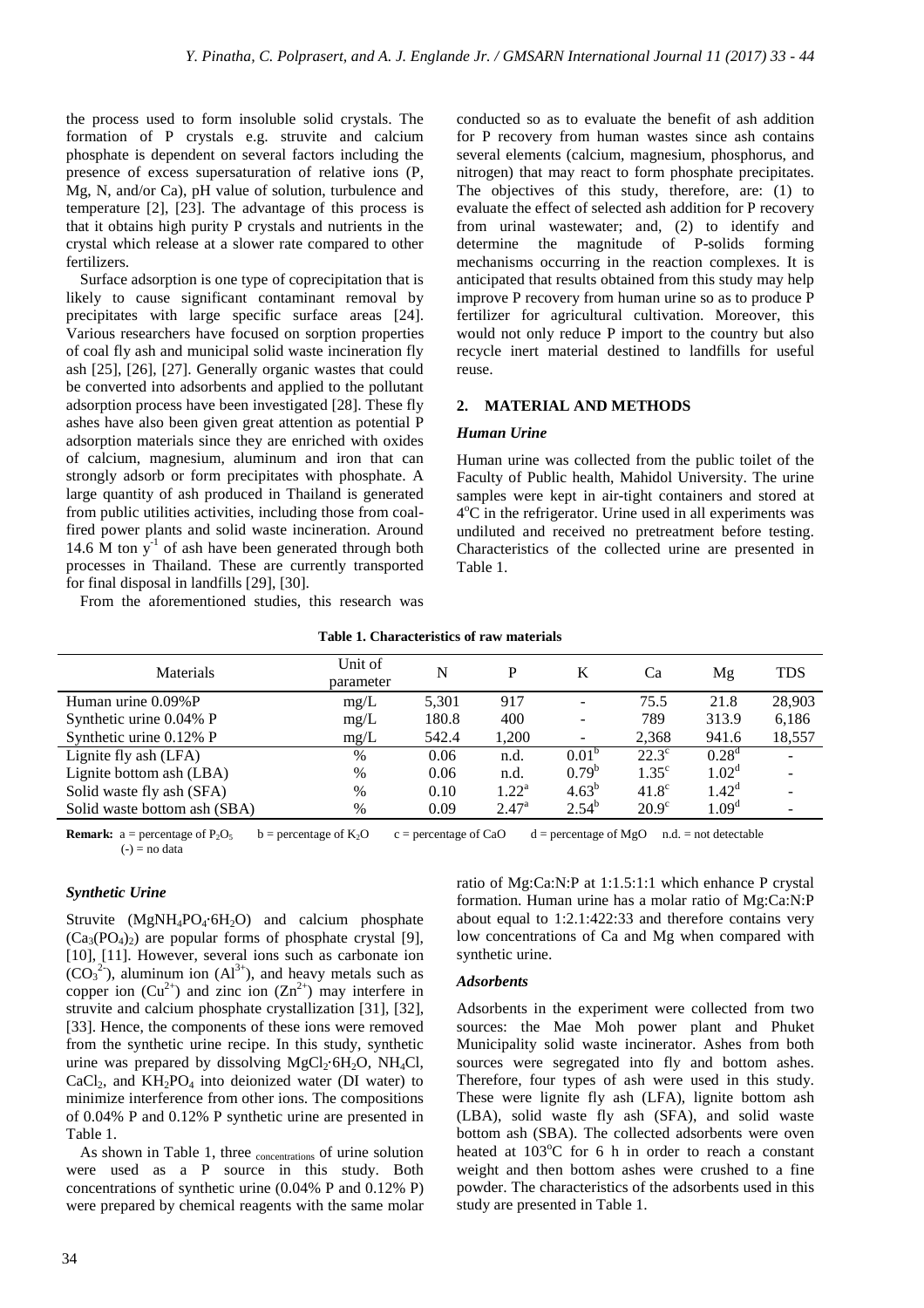#### *P Recovery via Precipitation*

Batch experiments were conducted for phosphate crystal precipitation. These experiments were carried out with 100 mL of synthetic urine or human urine in 250 mL beakers. The effect of pH (7, 9, and 11) and initial P concentration (0.04% P, 0.09% P, and 0.12% P) on adsorption efficiency was investigated. Samples were stirred at 400 rpm for 7 min, followed by 60 rpm for 15 min by magnetic stirrer. Samples were next left for 40 min to allow crystal settling before filtering through filter paper. The solid particles were dried in the oven at  $103^{\circ}$ C for 6 h and then their characteristics were analyzed.

## *P Recovery via Coprecipitation*

Each type of ash from four cultures was weighed at 0.25, 0.50, or 1.00 g. Then, 100 mL of synthetic urine or human urine was mixed with ash in 250 mL beakers. All experiments were conducted in triplicate at neutral pH. In this part of the experiment, the effects of ash type, ash weight, and initial P concentration were investigated. Solution were stirred at 400 and 60 rpm for 7 and 15 min, respectively, using a magnetic stirrer. Then, they were left 40 min to encourage crystal formation and filtered using filter paper. Characterization of constituents in both solid and aqueous phases was conducted after acidic digestion.

# *Common Ion Effect on P Recovery*

To examine the common ion effect on phosphorus recovery, the laboratory chemicals CaCl2 and MgCl<sub>2</sub>⋅6H<sub>2</sub>O were added into the urine solution at 0.5, 0.30, 0.60, and 1.20  $g L^{-1}$  to provide equal concentrations of Ca and Mg content in the ash. The procedures for these experiments were the same as for those used for the precipitation experiments.

#### *Analysis and Calculations*

Compositions and concentrations of the four major ions in both solid and aqueous phases were determined. Nitrogen was measured by the Total Kjeldahl Nitrogen (TKN) method. Phosphorus was determined by the colorimetric method using vanadomolybdophosphoric acid and UV-spectrophotometer. Concentrations of calcium and magnesium were measured using an atomic absorption spectrophotometer (AAS). In addition, the pH of solutions was determined using a benchtop pH meter. The data are generally expressed using mean values and standard deviations (S.D.). Independent-Samples T Test and One-Way ANOVA were used for statistical analysis to determine the significant difference of percentage P recovery and percentage P content in solids and liquids. Isotherm results of the experiments were analyzed by linear regression. All statistical tests were performed by using SPSS Statistics 18.0 for Windows. Data were indicated as a statistically significant difference at the 95% confidential level. The equilibrium of P between solid and aqueous phases, P recovery efficiency, phosphate crystal content, and adsorption isotherms were determined by calculation. The equations used for calculations are given below:

*P mass balance* 

P lost from liquid  $=$  P gained by solids

$$
(C_0 - C_1)V = (q_1 - q_0)B \t\t(1)
$$

where  $C_0$  and  $C_1$  are the initial and final phosphorus concentration in the aqueous solution  $(mg·L^{-1})$ , respectively; V is volume of solution (L);  $q_0$  and  $q_1$  are the initial and final phosphorus concentrations of solids (mg∙g -1), respectively; and B is mass of adsorbent (g).

#### *P recovery efficiency*

%P recovery = 
$$
[(C_0 - C_1) / C_0] * 100\%
$$
 (2)

where  $C_0$  and  $C_1$  are the initial and final phosphorus concentrations in the aqueous solution  $(mg·L^{-1})$ , respectively.

#### *P crystal content*

%P crystal content = [(C \* MW of P crystal) / mass of precipitate] \* 100%(3)

Where C is the decreased concentration of limiting value of reference element (mol⋅L<sup>-1</sup>); MW of P crystal is the molecular weight of P crystal formed  $(g \cdot mol^{-1})$ .

## *Identification of P-solids forming mechanism*

Two mechanisms including precipitation and adsorption were examined from the percentage of phosphorus recovery via the coprecipitation process. The relativity of these mechanisms is shown in Eq. (4),

$$
100\% = \% \text{ Precision} + \% \text{ Association} \tag{4}
$$

As the experiments of coprecipitation were conducted at neutral pH (pH 7), the percentages of phosphorus recovery determined from the amount of P precipitate in the precipitation process at pH 7 were used as reference data to evaluate the contribution of mechanisms in the coprecipitation process. Therefore, the amount of newly formed solids (weight of P solids excluding weight of ash added) was used to calculate the contribution of precipitation mechanisms in the coprecipitation process. The percentage of precipitation occurring in the coprecipitation process was calculated, using Eq. (5),

% Precision = 
$$
(\%PR_{prec.}/\%PR_{copre}) * 100\%
$$
 (5)

where % $PR<sub>prec</sub>$  and % $PR<sub>copre</sub>$  are the percentages of phosphorus recovery via precipitation and coprecipitation processes, respectively.

The results from Eq. (5) were substituted into Eq. (4) to determine %P recovery by adsorption occurring in the coprecipitation process.

#### *Adsorption isotherm*

Two adsorption isotherms were evaluated to determined which best described sorption phenomena under the conditions of this study.

#### *Langmuir adsorption isotherm*

$$
Q_e = (Q_m k C_e) / (1 + k C_e)
$$
 (6)

where  $Q_e$  is the adsorption capacity at equilibrium;  $C_e$  is the equilibrium concentration of phosphate ions (mg⋅L<sup>-1</sup>);  $Q_m$  is the maximum adsorption capacity (maximum value of  $Q_e$ ) with unit of mg⋅g<sup>-1</sup>; k is a Langmuir constant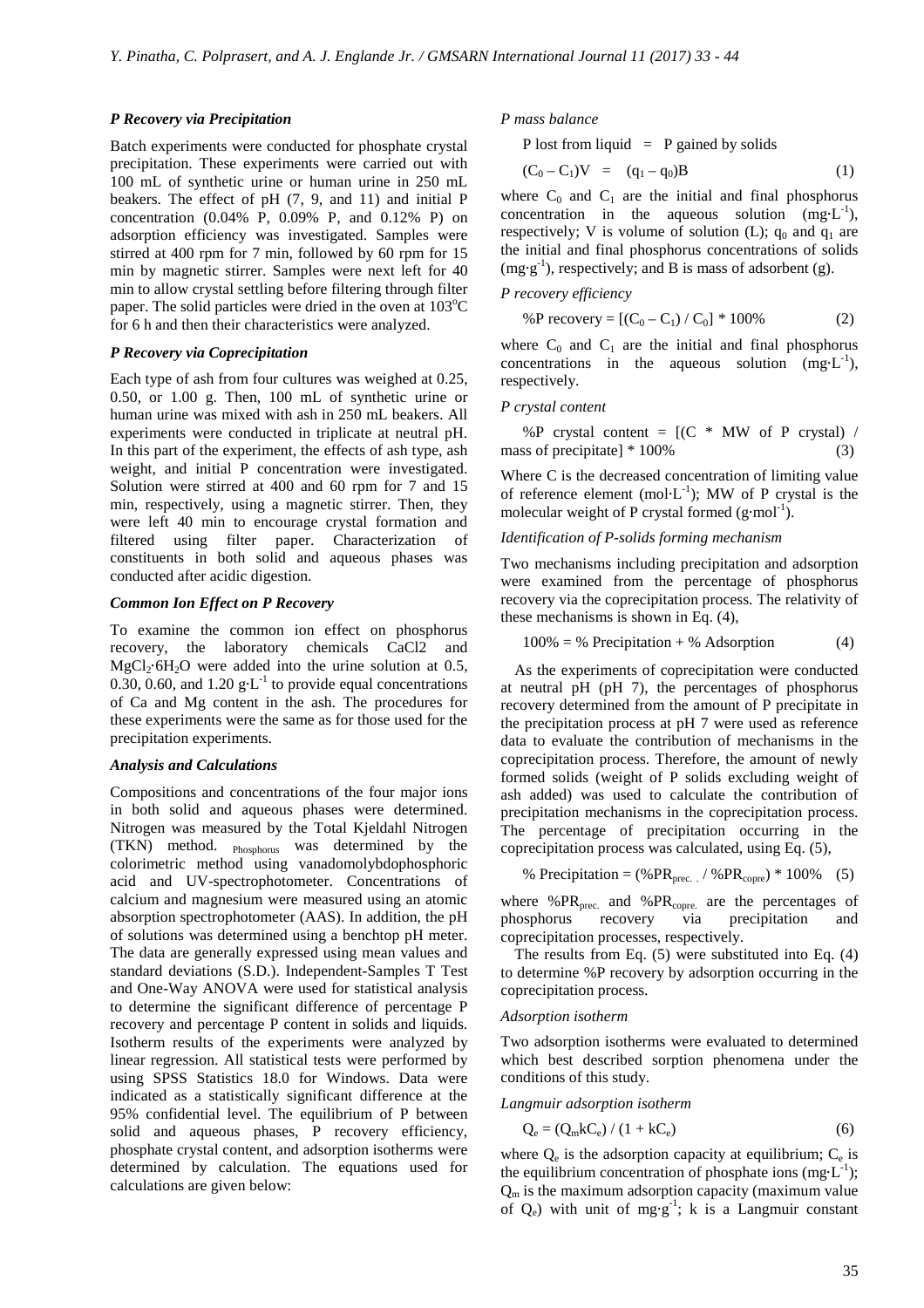related to the energy or net enthalpy of adsorption.

*Freundlich adsorption isotherm* 

$$
Q_e = K_F C_e^{1/n}
$$
 (7)

where  $Q_e$  is the adsorption capacity at equilibrium;  $K_F$ and n are Freundlich constants; and  $C_e$  is the equilibrium concentration of phosphate ions  $(mg<sup>-1</sup>)$ .

## **3. RESULTS AND DISCUSSION**

## *P Recovery via Precipitation*

Based on the composition of urine solutions, two species of phosphate crystal may have formed in this study. These are struvite  $(MgNH_4PO_4; MAP)$  and calcium phosphate  $(Ca_3(PO_4)_2; CaP)$ . The reactions of MAP and CaP and their solubility product constants are presented in Eq. (8) and (9), respectively.

$$
MgNH_4PO_4(s) \rightleftharpoons Mg^{2+}(aq) + NH_4^+(aq) + PO_4^{3-}(aq)
$$
  
\n
$$
K_{sp} = 10^{-13.26} [2]
$$
 (8)

$$
Ca_3(PO_4)_2(s) \rightleftharpoons 3Ca^{2+}(aq) + 2PO_4^{3-}(aq)
$$
  
\n
$$
K_{sp} = 10^{-28.92} \quad [34]
$$
 (9)

pH and initial P concentration were varied to form phosphate crystals via the precipitation process. White crystals were the product of this process. The formation of white crystals resulted in the reduction of ion concentrations (Mg, Ca, N, and P) in the urine solutions. The effect of pH and initial P concentration on P crystal formation from the urine solutions tested is summarized in Table 2.

| P source        | Initial<br>pH | Final | Newly formed<br>solid $(g/L)$ | Decreased concentration (mol/L) | %P   |      |      |          |
|-----------------|---------------|-------|-------------------------------|---------------------------------|------|------|------|----------|
|                 |               | pH    |                               | P                               | Ca   | Mg   | N    | recovery |
| Synthetic urine | 7.00          | 7.02  | 1.62                          | 1.09                            | 0.94 | 0.22 | 0.20 | 75.03    |
| $0.04\%$ P      | 9.00          | 8.90  | 3.37                          | 1.28                            | 1.36 | 0.40 | 0.42 | 98.61    |
|                 | 11.00         | 10.46 | 4.27                          | 1.29                            | 1.60 | 0.71 | 0.84 | 99.66    |
| Human urine     | 7.00          | 7.67  | 0.44                          | 0.30                            | 0.19 | 0.09 | 0.10 | 10.06    |
| $0.09\%$ P      | 9.00          | 8.96  | 0.46                          | 0.28                            | 0.19 | 0.09 | 0.27 | 9.54     |
|                 | 11.00         | 10.89 | 0.67                          | 0.68                            | 0.19 | 0.09 | 0.88 | 23.04    |
| Synthetic urine | 7.00          | 6.94  | 4.65                          | 3.25                            | 2.97 | 0.62 | 0.58 | 74.03    |
| $0.12\%$ P      | 9.00          | 8.74  | 9.24                          | 3.86                            | 3.91 | 1.30 | 1.58 | 99.54    |
|                 | 11.00         | 10.57 | 11.23                         | 3.87                            | 4.74 | 2.09 | 2.19 | 99.81    |

**Table 2. Effect of initial pH and initial P concentration on P crystallization** 

As illustrated in Table 2, the recoverable amount of P contained in solid particles improved significantly at higher pH values. The percentages of P recovery from human urine due to precipitation were found as 10.06%, 9.54% and 23.04% at pH 7, 9, and 11, respectively. At pH 7, 9, and 11, approximately 75%, 99%, and 99%, of P was recovered in solid particles, respectively, for synthetic urine. Additionally, the change in relative ion concentrations was found to follow the change in pH of the solutions. This is due to hydrogen ion  $(H<sup>+</sup>)$  release during crystal formation [35]. Nonetheless, the percentages of P recovery from synthetic urine at 0.04% P had a higher P recovery efficiency than that for human urine since synthetic urine is characterized by higher relative ionic ratios which favor formation of P as solid particles. Results, therefore, indicate that the P content contained in solid particles formed for both human and synthetic urine precipitation depends on the concentrations of relative ions such as magnesium, ammonia and calcium.

The ion with the lowest molar concentration as illustrated in Table 2 was selected as the reference element to evaluate P crystals content in the precipitates for each P source [35], [36]. Importantly, it is not only one species of P crystal that could possibly form as mentioned above. A comparison of solubility (S) of MAP and CaP was made using  $K_{\rm sn}$  calculation by Eqs. (8) and (9). Solubilities of MAP and CaP were determined as  $3.8x10^{-5}$  and  $1.29x10^{-6}$  M, respectively. This indicates that MAP has a higher solubility than CaP. It is therefore expected that P would be recovered in the form of CaP first followed by MAP for the remaining P present in solution. The percentages of P in solid particles and liquid in the precipitation process under the variations of pH and initial P concentrations used in this study are illustrated in Fig. 1.

Results shown in Fig. 1 indicate it is difficult to observe recoverable P in the form of P crystals from the human urine experiments since P was recovered in P crystals less than 2% of the total P. This may be due to the lower concentrations of Mg and Ca in human urine compared to synthetic urine, thereby leading to lesser P crystals formed [37]. P was effectively recovered, however, in solid particles, especially P crystals, using synthetic urine as the P source. As indicated, the formation of P crystals and its impurities improved at higher pH levels. At neutral pH (pH 7), approximately 75% of total P was recovered into solid particles. Of these, P crystals were formed using 70% of P in solution. The majority of precipitate was likely in the form of CaP followed by MAP at 45–48% and 22–26%, respectively. Although the P recovery rate reached more than 98% at pH values of 9 and 11 for the synthetic urine experiments, only 46–65% of the recoverable P formed as CaP. The absence of MAP in solid particles indicates that  $Ca^{2+}$  may inhibit the reaction of MAP formation at higher pH values or that other insoluble P-solids were formed [38].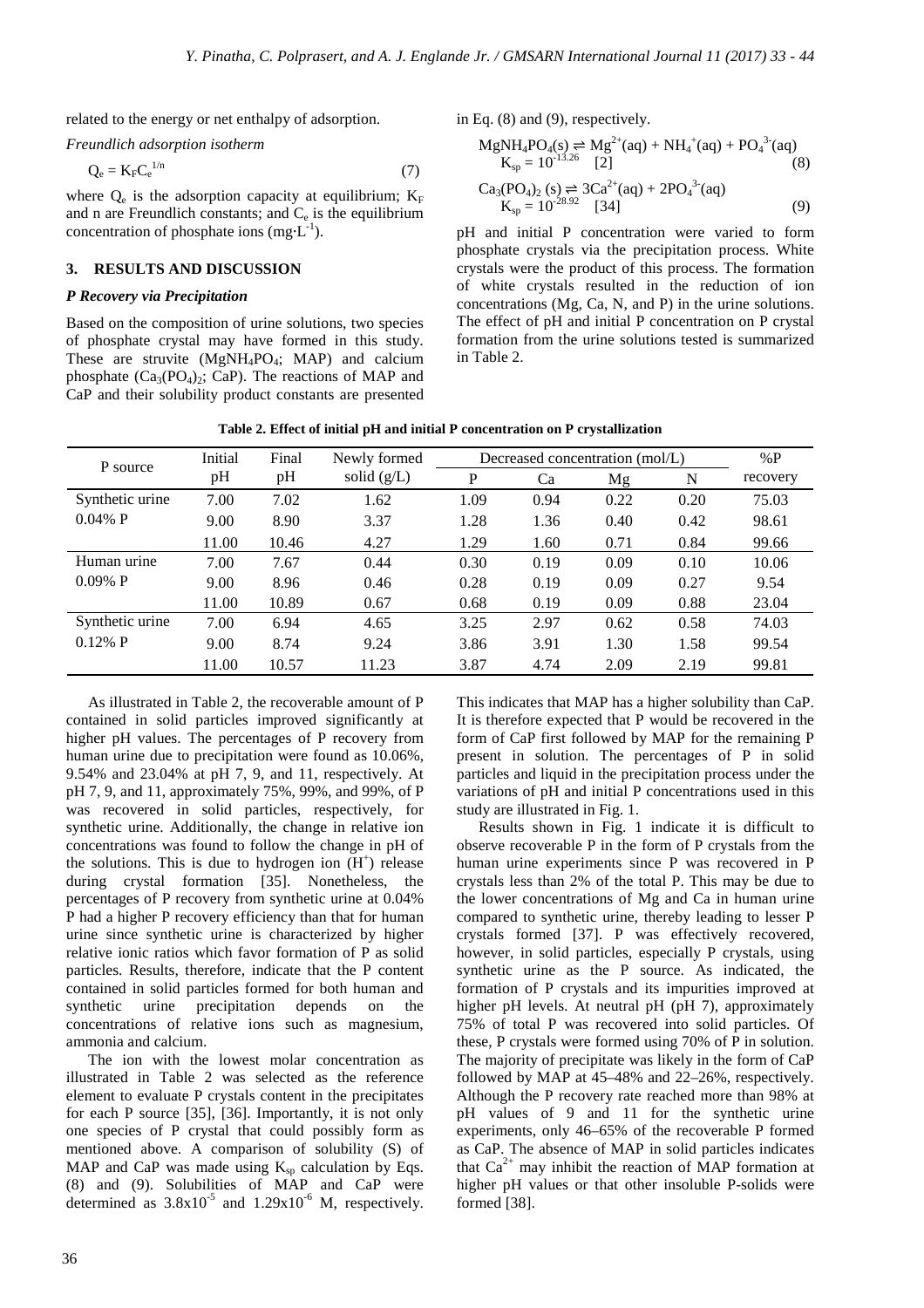

**Fig. 1 Percentages of P in solids and liquid** 

#### *P Recovery via Coprecipitation*

## *Effect of Ash Type, Ash Dosage, and Initial P Concentration*

From the results of the precipitation process, the percentage of P recovery observed was as high as 75% at neutral pH; while, the remaining P (25%) was present in soluble form. Ash from a lignite power plant and a solid waste incinerator was used as P adsorbent to evaluate potential enhanced P recovery since these were enriched with oxides of Mg and Ca [25], [26], [27]. Coprecipitation was evaluated at pH 7 by varying three conditions: ash type; ash dosage; and, initial P concentration. A comparison of observed P recovery via the coprecipitation process is presented in Fig. 2.

As shown in Fig. 2, the percentages of P recovery from the experiment with ash addition increased with an increase of ash dosage, especially when using human urine as P source. This was due to an increase in adsorbent surface area and accessible adsorption functional sites [26], [39]. The percentages of P recovery with lignite fly ash (LFA), lignite bottom ash (LBA), solid waste fly ash (SFA), and solid waste bottom ash (SBA) addition were higher than those due to precipitation. For example, the percentages of P recovery by 2.5, 5.0 and 10.0  $g L^{-1}$  LFA addition at 0.04% P synthetic urine increased from 75.03% (precipitation) to 88.59%, 90.65% and 99.72%, respectively. At 0.09% P human urine, the precipitation process recovered P by solid precipitation at 10.06%. When LFA was added into the human urine solution, the percentages of P recovery were 28.05%, 32.20% and 38.85% for 2.5, 5.0 and 10.0  $g \cdot L^{-1}$  ash dosage, respectively. The percentages of P recovery of the 0.12% P synthetic urine experiment improved compared to precipitation process from 74.03% to 80.11%, 83.74% and 87.35% for 2.5, 5.0 and 10.0 g∙L -1 ash dosages, respectively. Similar to LFA, the percentages of P recovery for the experiment with LBA,

SFA and SBA addition continuously increased in association with increased ash dosage.

However, the percentages of P content in solid precipitates were found to decrease with an increase in ash dosage. The highest P content in solid precipitate was found with no ash addition (precipitation process) at around  $18.40 \pm 2.02\%$  P. When adding ash into the urine solution, the final P content of solid precipitates sharply decreased. For example, the percentages of P content for the experiment at 0.09% P human urine found no ash addition to have the highest P content in precipitate at 19.89%, followed by 2.5  $g \cdot L^{-1}$  ash addition at 8.93%, 5.0  $g \cdot L^{-1}$  at 6.97%, and 10  $g \cdot L^{-1}$  at 3.68%.

## *Coprecipitation Mechanisms*

Based on the above results, improvement of P recovery efficiency by ash addition resulted from two mechanisms – adsorption and precipitation. These two mechanisms and their effect on precipitation and adsorption, therefore, were examined based on ash type. Results on the amount of precipitate and percentage of P recovery at neutral pH from the precipitation process are presented in Table 2. These were used as reference data to evaluate the contribution of each mechanism occurring during the coprecipitation process. Results are illustrated in Fig 3.

When ash was added into the urine solution the contribution of each P recovery mechanism was examined as a function of type ash and initial P concentration. An increase in ash dosage led to a slight increase in % adsorption. However, no significant % adsorption increase at higher ash dosages was observed due to the achievement of saturation level beyond a given adsorbent dosage [26], [40].

Adsorption was the main mechanisms contributing to P recovery for LFA, SFA, and SBA at  $82.23 \pm 5.67$ , 89.21 $\pm$ 4.58 and 82.30 $\pm$ 6.23%, respectively, for 0.04% P synthetic urine. When using human urine having 0.09%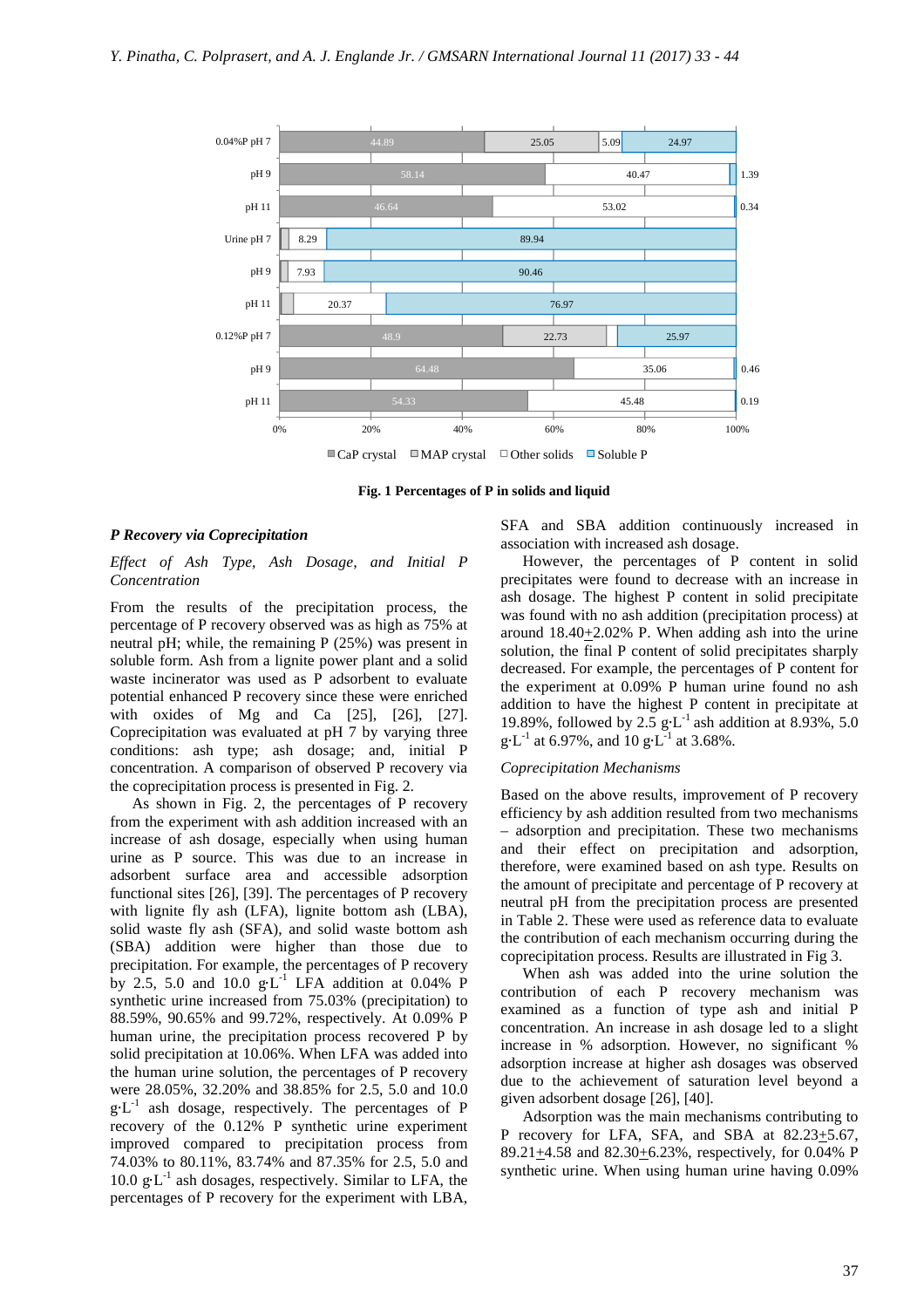P as a P source, results also determined adsorption as the main mechanism contributing to P recovery via coprecipitation for LFA, SFA, and SBA at 88.92+1.85, 79.65 $\pm$ 3.32 and 72.14 $\pm$ 2.73%, respectively. For the higher P concentration (0.12% P), it was found that the precipitation contribution increased and was slightly higher than the adsorption observed in some experiments. Precipitation achieved the higher contribution of P removal for all LBA testing via coprecipitation. The precipitation contribution for P removal was determined to be  $67.04 \pm 2.52$ ,  $87.81 \pm 1.59$ and 72.54+2.51% at 0.04% P, 0.09% P and 0.12% P, respectively. These results may be due to the fact that LBA contains very small amounts of magnesium and calcium in its ash and thus percentages of P adsorption onto ash particles via coprecipitation were dependent on the ash content of magnesium and calcium.

Adsorption capacity was found to depend on the contribution of % adsorption occurring in the coprecipitation process as mentioned above. A statistical analysis found that adsorption capacity results of LFA, SFA, and SBA using synthetic urine yielded no significant difference (p-value  $> 0.05$ ). These ashes have a higher P adsorption capacity than LBA at by about 50% at 0.04% P and 20% at 0.12% P when using synthetic urine (p-value  $\langle 0.05 \rangle$ ). Results indicate the greatest adsorption capacity for human urine (0.09% P) was observed for LFA, followed by SFA, SBA, and LBA at 88.92%, 79.65%, 72.14% and 12.19%, respectively.

# *Adsorption Isotherm*

Based on adsorption isotherm modeling, the Langmuir and Freundlich isotherms in Eqs. (6) and (7) were applied to evaluate P adsorption capacity at neutral pH onto ash particles under the conditions of this study. Linear correlations of Langmuir and Freundlich isotherms are plotted in Fig. 4 and 5, respectively. Resultant isotherm constants are presented in Table 3.



**Fig. 2. Percentages of P recovery and percentages of P content in solid precipitates**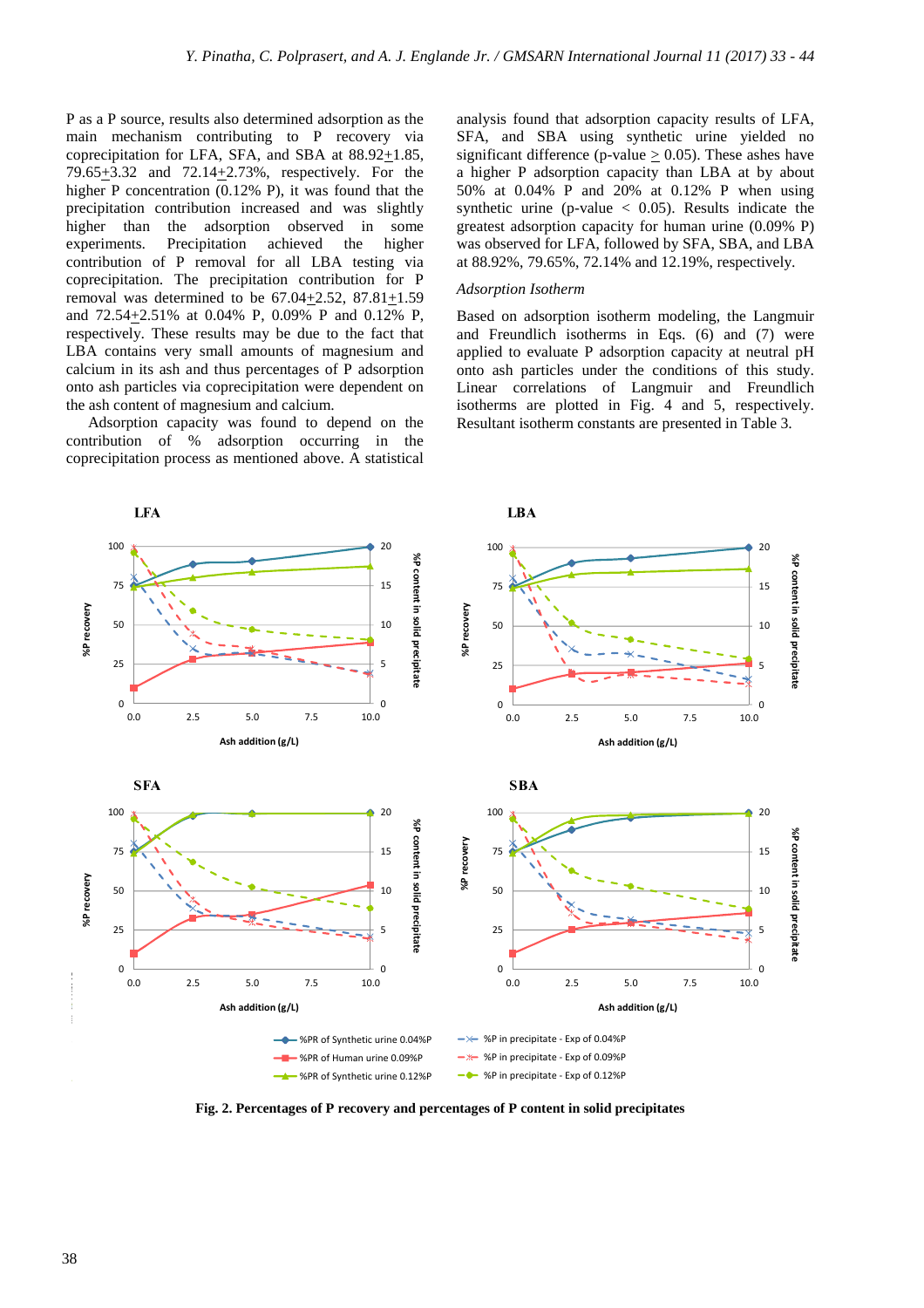













**Fig. 3. Percentage of P recovery mechanism contribution in the coprecipitation process.** 

As shown in Fig. 4and 5, the correlations between P concentration and P adsorption capacity are plotted independently as adsorption isotherms for P recovery from synthetic urine and human urine experiments due to differences in urine solution characteristics. Results of the synthetic urine runs indicate both isotherm models represent a good equation fit  $(R^2)$  between 0.6346 and 0.9359), especially for the Langmuir model. Results indicate that there are significant relationships between the variables in the linear regression model for the data set (p-value  $< 0.05$ ). The maximum adsorption capacity for synthetic urine of P adsorption onto ash was found in the range of 85.47–114.94 mg⋅g<sup>-1</sup> using the Langmuir isotherm. Enhanced P recovery into solid precipitates via P adsorption and P crystal precipitation as mentioned in Section 3.2.2 may be the reason. A high P content in solid precipitates and also a high P recovery capacity even with 0.04% P synthetic urine was also observed. LBA demonstrated the highest  $k$  at 11.01 L⋅mg<sup>-1</sup>, followed by SBA, LFA, and SFA, respectively. This indicates that LBA exhibited the greatest bond strength for adsorbent and adsorbate interaction [41]. The Freundlich isotherm constants for P adsorption onto lignite and solid waste ashes at pH 7 for synthetic urine

were found as nearly identical values.  $K_F$  and n values were determined in the range of 40.93–60.56 mg⋅g<sup>-1</sup> and 4.04–7.69, respectively. High  $K_F$  and high n values indicate that lignite and solid waste ashes have high adsorption capacities to recover P from synthetic urine at 0.04% P and 0.12% P [42].

A poor correlation of data with the Langmuir isotherm was observed for experiments of ash addition into human urine  $(R^2)$  between 0.1479 and 0.6200). A negative correlation was observed between P concentration and P adsorption capacity. The Langmuir adsorption parameters  $(Q_m$  and k) were found having negative signs indicating the behavior of P adsorption from human urine onto lignite and solid waste ashes was poorly described by the Langmuir isotherm model [43], [44]. A better fit of isotherm data was observed for the Freundlich isotherm for human urine. SFA demonstrated the highest  $K_F$  at 1.79×10<sup>-3</sup> mg⋅g<sup>-1</sup> and the highest n at 0.60. It was followed by LBA, SBA, and LFA, respectively. The  $K_F$  values for P adsorption from human urine were determined to be very low, while values for n were found high. This indicates poor adsorption of P throughout the concentration range studied. Results of Freundlich constants therefore indicate that lignite and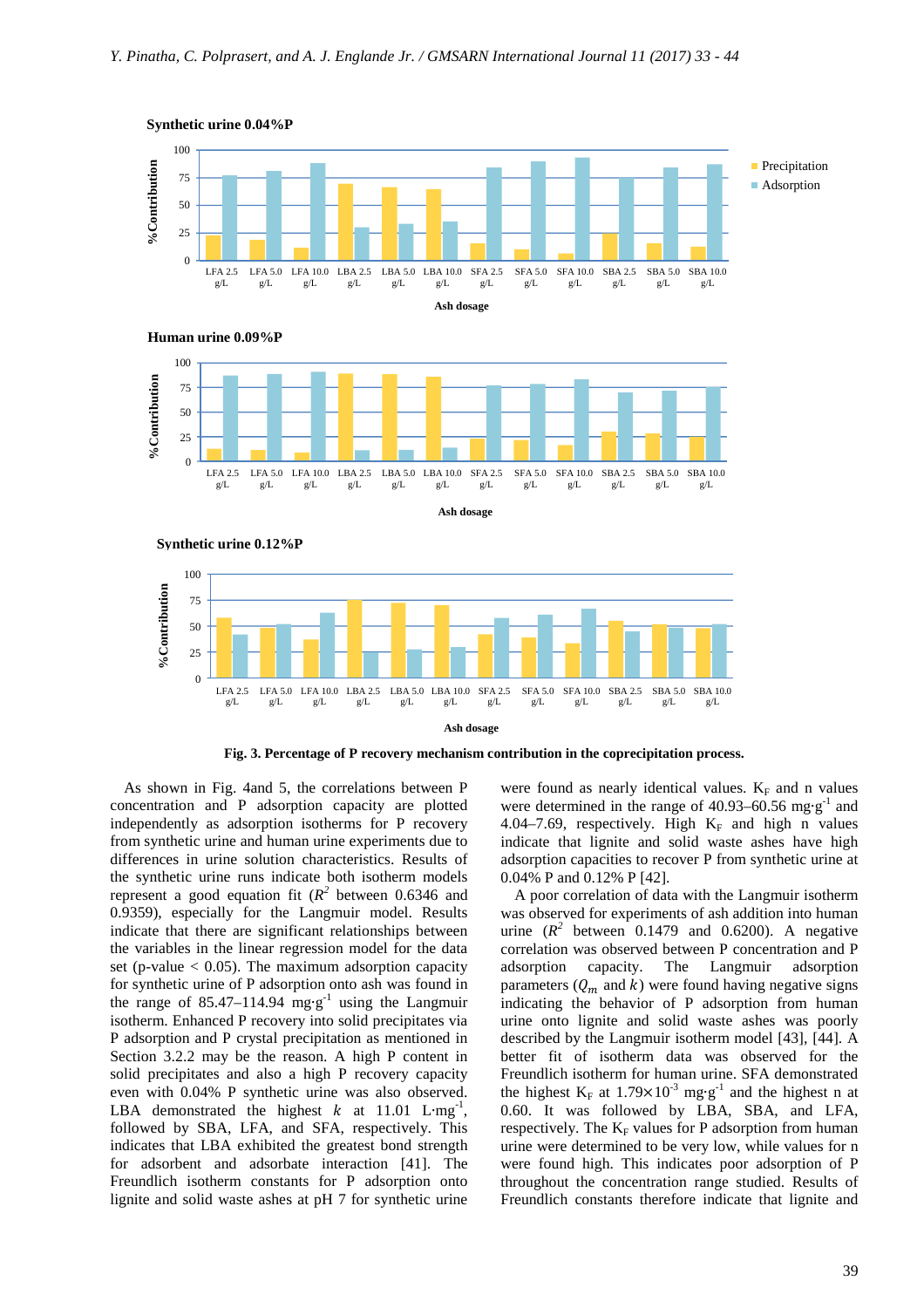solid waste ashes have low adsorption capacities for human urine having 0.09% P [45].

# *Common Ion Effect on P Recovery from Urinal Wastewater*

According to common ion effect theory, the addition of even small amounts of relative ions into solution interfered with the equilibrium of the ion concentrations thereby resulting in a new solubility product for the solution. The ions in aqueous solution may also form an insoluble precipitate at equilibrium. The effect of common ions on P recovery efficiency is shown in Fig. 6. As indicated, the efficiency of P recovery increased with an increase of common ion dosage. Enhancement of percent P recovery was observed greatest with an increase of common ion dosage for human urine. Unlike human urine, P recovery efficiency only slightly increased when using both concentrations of synthetic urine as the P solution. The main reason for the

difference of common ion effect on P recovery between synthetic urine and human urine is due to the difference of initial Ca and Mg concentrations. Synthetic urine had a much higher Ca and Mg content than that in human urine. Results indicate therefore that the common ions Ca and Mg had only a slight effect on P recovery at high Ca and Mg concentrations [46].

# *P Recovery as Alternative P Fertilizer*

Human kidneys excrete a substantial excess of P at around 1 g⋅d<sup>-1</sup> in the form of urine [47], [48]. In this study, human urine having around 900 mg P⋅L<sup>-1</sup> was used as a P source. Importantly, the percentage of P content in its solid precipitate is an important measure to achieve an alternative P fertilizer. A comparison of percentage of P content in solid precipitates of this study and commercial P fertilizers is illustrated in Table 4.



**Fig. 4. Langmuir isotherms of (4a) synthetic urine and (4b) human urine.**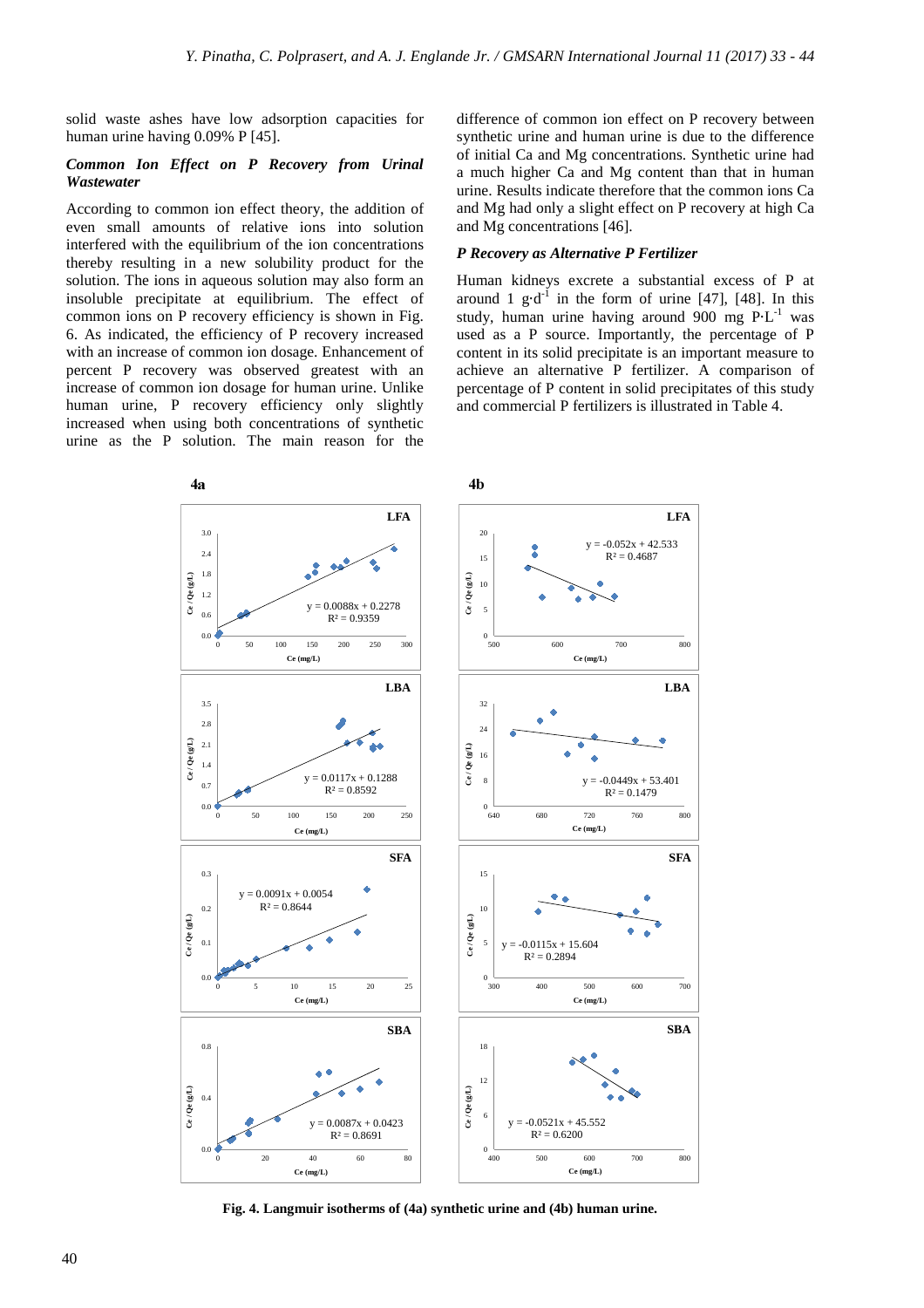

**Fig. 5. Freundlich isotherms of (5a) synthetic urine and (5b) human urine.** 

|           | Adsorbent  | Adsorption constants         |                           |        |                             |      |        |  |  |
|-----------|------------|------------------------------|---------------------------|--------|-----------------------------|------|--------|--|--|
| P source  |            | Langmuir                     |                           |        | Freundlich                  |      |        |  |  |
|           |            | $(mg \cdot g^{-1})$<br>$Q_m$ | $k$ (L·mg <sup>-1</sup> ) | $R^2$  | $K_F$ (mg·g <sup>-1</sup> ) | n    | $R^2$  |  |  |
| Synthetic | <b>LFA</b> | 113.64                       | 3.11                      | 0.9359 | 40.93                       | 6.52 | 0.8539 |  |  |
| urine     | LBA        | 85.47                        | 11.01                     | 0.8592 | 41.05                       | 7.69 | 0.7836 |  |  |
|           | <b>SFA</b> | 109.89                       | 0.59                      | 0.8644 | 60.56                       | 4.04 | 0.6346 |  |  |
|           | <b>SBA</b> | 114.94                       | 4.86                      | 0.8691 | 50.64                       | 5.46 | 0.6687 |  |  |
| Human     | <b>LFA</b> | $-19.23$                     | $-817.91$                 | 0.4687 | $1.34 \times 10^{-9}$       | 0.26 | 0.6161 |  |  |
| urine     | LBA        | $-22.27$                     | $-1189.24$                | 0.1479 | $4.33 \times 10^{-6}$       | 0.41 | 0.3028 |  |  |
|           | <b>SFA</b> | $-86.96$                     | $-1,356.92$               | 0.2894 | $1.79 \times 10^{-3}$       | 0.60 | 0.7166 |  |  |
|           | <b>SBA</b> | $-19.19$                     | $-874.14$                 | 0.6200 | $3.22 \times 10^{-9}$       | 0.27 | 0.7443 |  |  |

**Table 3. P adsorption constants obtained from linear forms**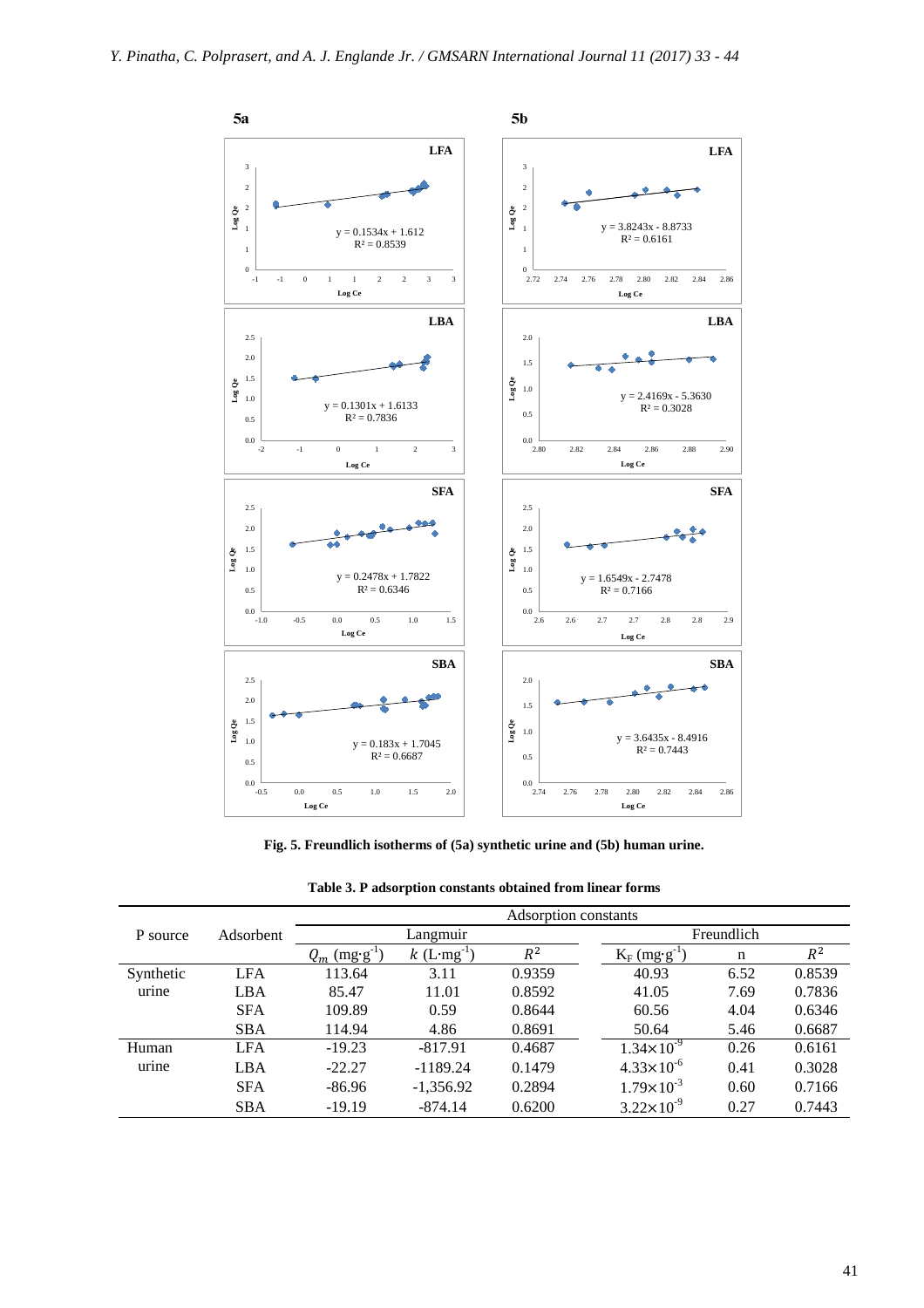

Synthetic urine 0.04%P - Human urine 0.09%P - Synthetic urine0.12%P

**Fig. 6. Percentage of P recovery for common ion effect experiments.** 

**Table 4. A comparison of P content in solid precipitate of this study and commercial P fertilizers** 

| P recovery from human urine (This study) |                                           |            |              | Commercial P fertilizer |                                 |               |       |       |
|------------------------------------------|-------------------------------------------|------------|--------------|-------------------------|---------------------------------|---------------|-------|-------|
| Ash dosage                               | %P content in solid precipitate (%dry wt) |            | P fertilizer | Formula                 | % $P_2O_5$                      | % $P$         |       |       |
| $(g \cdot L^{-1})$                       | <b>LFA</b>                                | <b>LBA</b> | <b>SFA</b>   | <b>SBA</b>              | Superphosphate (SSP)            | $0 - 20 - 0$  | 20.00 | 8.80  |
| 2.5                                      | 8.89                                      | 4.13       | 8.93         | 7.16                    | Triple super-phosphate<br>(TSP) | $0 - 46 - 0$  | 46.00 | 20.24 |
| 5.0                                      | 6.97                                      | 3.77       | 5.94         | 5.81                    | Diammonium phosphate<br>(DAP)   | $18 - 46 - 0$ | 46.00 | 20.24 |
| 10.0                                     | 3.68                                      | 2.60       | 3.89         | 3.72                    | Monoammonium<br>phosphate (MAP) | $11 - 52 - 0$ | 52.00 | 22.88 |

As shown in Table 4, the percentages of P content in solid precipitate for all ash types evaluated increased in the range of 2.60–8.89% as compare to initial P content in ash particles as shown in Table 1. Of these, the percentages of P content in solid precipitates at an ash dose of 2.5  $g$ ⋅L<sup>-1</sup> for LFA and SFA addition into human urine having 0.09% P were about equal to P content in commercial superphosphate fertilizer at 8.89% and 8.93%, respectively. Therefore, P-containing ash obtained from both test runs may be used as alternative P fertilizer. Additionally, the precipitates from other experiments with a P content lower than 8.80% may be used as soil conditioner due to good nutrient qualities, especially P [49]. The recoverable P-containing product from urine mixed with other soil conditioners may potentially be fertilizer that contains many essential nutrients and contributes less heavy metals to farmland [50].

Results indicate that both LFA and SFA can achieve the same P content as commercial P fertilizer (P 8.80%). As shown in Fig. 2 the percentages of P recovery were observed at 28.05% and 32.62%, respectively for 2.5 g∙L - 1 ash dosage. Therefore, approximately 70% of P remained in urine solution meaning that this may be available for P recovery using follow up treatment. Alternative reclamation treatment processes are currently being investigated. Ash is recommended as an alternative P capture material (especially LFA and SFA) which has the potential to achieve as high a P content as commercial fertilizer. Importantly, applying ash as a P

adsorbent will also reduce disposal cost as well as expand landfill lifetime. Results indicated P precipitation with waste contains high Mg or Ca content (e.g. food waste [51], [52]) should be a research focus to achieve maximum P content in solid precipitate. Sustainable P management helps strengthen Thailand's food security. Recoverable P can be effectively used to produce fertilizer for agricultural cultivation to help attain this goal.

# **4. CONCLUSION**

Efficiency of P recovery from the precipitation process improved at higher pH levels. However, the percent formation of P crystal declined from 70% at pH 7 to 60 and 50% at pH 9 and 11, respectively. LFA was found to have the highest adsorption capacity for human urine, followed by SFA, SBA, and LBA. Adsorption capacity was determined based on Langmuir and Freundlich isotherms. Common ion addition (especially Ca and Mg) into human urine solution led to an increase in surface nucleation and greater P precipitation. Precipitates of 2.5 g⋅L<sup>-1</sup> LFA and SFA addition had a P content about equal to superphosphate fertilizer at 8.89% and 8.93%, respectively.

## **ACKNOWLEDGMENT**

Financial support from the Thailand Research Fund given to Yada Pinatha through the Royal Golden Jubilee Ph.D. Scholarship Program (Grant No. PHD/0030/2557)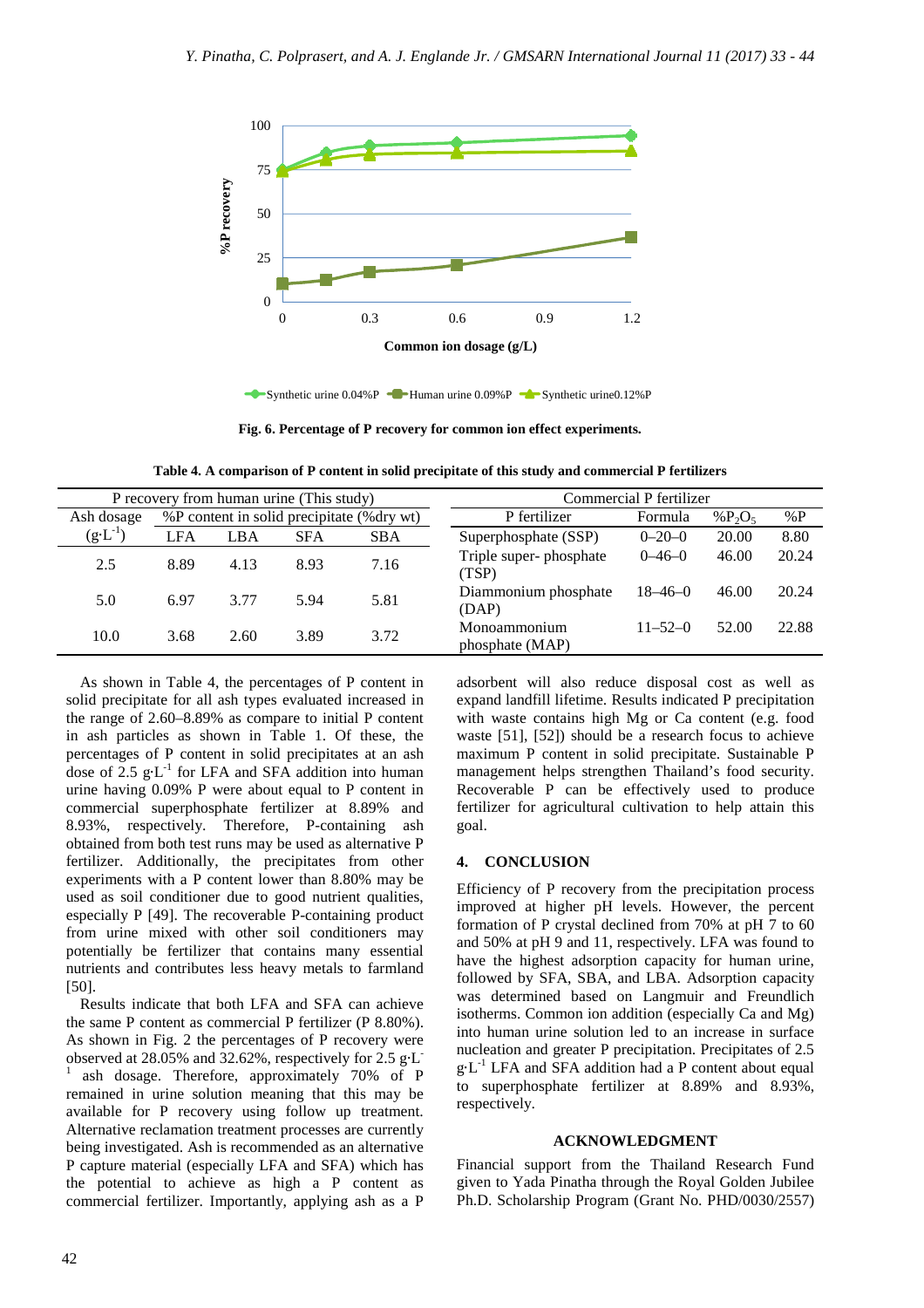is greatly appreciated. This work is also part of a 2015 research project, "The study of phosphorus recovery – chemical and biological processes", under the research plan "Potential recovery and recycling of phosphorus from urban wastes to agricultural plantations in Thailand" supported by Mahidol University (Grant # 59/2558). The authors also would like to thank EGAT and Phuket Municipality for ashes given for this study.

#### **REFERENCES**

- [1] Ashley, K., Cordell, D., Mavinic, D. (2011). A brief history of phosphorus: From the philosopher's stone to nutrient recovery and reuse. *Chemosphere, 84*, 737-746.
- [2] Cordell, D., Drangert, J.-O., White, S. (2009). The story of phosphorus: Global food security and food for thought. *Global Environmental Change, 19*, 292- 305.
- [3] Cordell, D., White, S. . (2011). Peak Phosphorus: Clarifying the Key Issues of a Vigorous Debate about Long-Term Phosphorus Security. *Sustainability, 3*, 2027-2049.
- [4] Kauwenbergh, V. (2010). World Phosphate Rock Reserves and Resources.
- [5] Scholz, R. W., Ulrich, A.E., Eilittä, M., Roy, A. (2013). Sustainable use of phosphorus: a finite resource. *Science of The Total Environment, 461*, 799-803. doi:10.1016/j.scitotenv.2013.05.043.
- [6] de-Bashan, L. E. a. B., Y. (2004). Recent advances in removing phosphorus from wastewater and its future use as fertilizer (1997–2003). *Water Research, 38*, 4222-4246.
- [7] Tarayre, C., De Clercq, L., Charlier, R., Michels, E., Meers, E., Valero, M. C., Delvigne, F. (2016). New perspectives for the design of sustainable bioprocesses for phosphorus recovery from waste. *Bioresource Technology, 206*, 264-274.
- [8] Suh, S., Yee, S. (2011). Phosphorus use-efficiency of agriculture and food system in the US. *Chemosphere, 84*, 806-813.
- [9] Huang, H., Xu, C., Zhang, W. (2011). Removal of nutrients from piggery wastewater using struvite precipitation and pyrogenation technology. *Bioresource Technology, 102*, 2523-2528.
- [10]Karabegovic, L., Uldal, M., Werker, A., Sagastume, F.M. (2013). Phosphorus recovery potential from a waste stream with high organic and nutrient contents via struvite precipitation. *Environmental Technology, 34*(7), 871-883.
- [11]Sakthivel, S. R., Tilley, E., Udert, K.M. (2012). Wood ash as a magnesium source for phosphorus recovery from source-separated urine. *Science of The Total Environment, 419*, 68-75.
- [12]Cooper, J., Marquet, C.C. (2013). A substance flow analysis of phosphorus in the UK food production and consumption system. *Resources, Conservation and Recycling, 74*, 82-100.
- [13]Li, B., Boiarkina, I., Young, B., Yu., W. (2015). Substance flow analysis of phosphorus within New Zealand and comparison with other countries.

*Science of The Total Environment, 527-528*, 483- 492.

- [14]Thitanuwat, B., Polprasert, C., Englande, A. Jr. (2016). Quantification of phosphorus flows throughout the consumption system of Bangkok Metropolis, Thailand. *Science of The Total Environment, 543*, 1106-1116.
- [15]Tian, X., Wang, G., Guan, D., Li, J., Wang, A., Li, J., Yu, Z., Chen, Y., Zhang, Z. (2016). Reverse osmosis brine for phosphorus recovery from source separated urine. *Chemosphere, 165*, 202-210.
- [16]Tun, L. L., Jeong, D., Jeong, S., Cho, K., Lee, S., Bae, H. (2016). Dewatering of source-separated human urine for nitrogen recoveryby membranedistillation. *Journal of Membrane Science, 512*, 13-20.
- [17] Mihelcic, J. R., Fry, L.M., Shaw, R. (2011). Global potential of phosphorus recovery from human urine and feces. *Chemosphere, 84*, 832-839.
- [18]Tanski, H. H. a. S., C. W. (2005). Human excreta for plant production. *Bioresource Technology, 96*, 403- 411.
- [19]Ganesapillai, M., Simha, P., Zabaniotou, A. (2015). Closed-loop fertility cycle: Realizing sustainability in sanitation and agricultural production through the design and implementation of nutrient recovery systems for human urine. *Sustainable production and consumption, 4*, 36-46.
- [20]Rittmann, B. E., Mayer, B., Westerhoff, P., Edwards, M. (2011). Capturing the lost phosphorus. *Chemosphere, 84*, 846-853.
- [21]Song, Y.-H., Donnert, D., Berg, U., Weilder, P.G., Nueesch, R. (2007). Seed selections for crystallization of calcium phosphate for phosphorus recovery. *Journal of Environmental Sciences, 19*, 591-595.
- [22]Wang, J., Burken, J.G., Zhang, X.J., Surampalli, R. (2005). Engineered Struvite Precipitation: Impacts of Component-Ion Molar Ratios and pH. *Journal of Environmental Engineering, 131*, 1433-1440.
- [23]Kim, E.-H., Lee, D.-W., Hwang, H.-K., Yim, S. (2006). Recovery of phosphates from wastewater using converter slag: Kinetics analysis of a completely mixed phosphorus crystallization process. *Chemosphere, 63*, 192-201.
- [24] Kolthoff, I. M. (1931). Theory of Coprecipitation the formation and properties of crystalline precipitates (pp. 860-881). School of Chemistry of The University of Minnesota.
- [25]Kalmykova, Y., Fedje, K.K. (2013). Phosphorus recovery from municipal solid waste incineration fly ash. *Waste Management, 33*, 1403-1410.
- [26]Rout, P. R., Bhunia, P., Dash, R.R. (2014). Modeling isotherms, kinetics and understanding the mechanism of phosphate adsorption onto a solid waste: Ground burnt patties. *Journal of Environmental Chemical Engineering, 2*, 1331- 1342.
- [27]Xu, K., Deng, T., Liu, J., Peng, W. (2010). Study on the phosphate removal from aqueous solution using modified fly ash. *Fuel, 89*, 3668-3674.